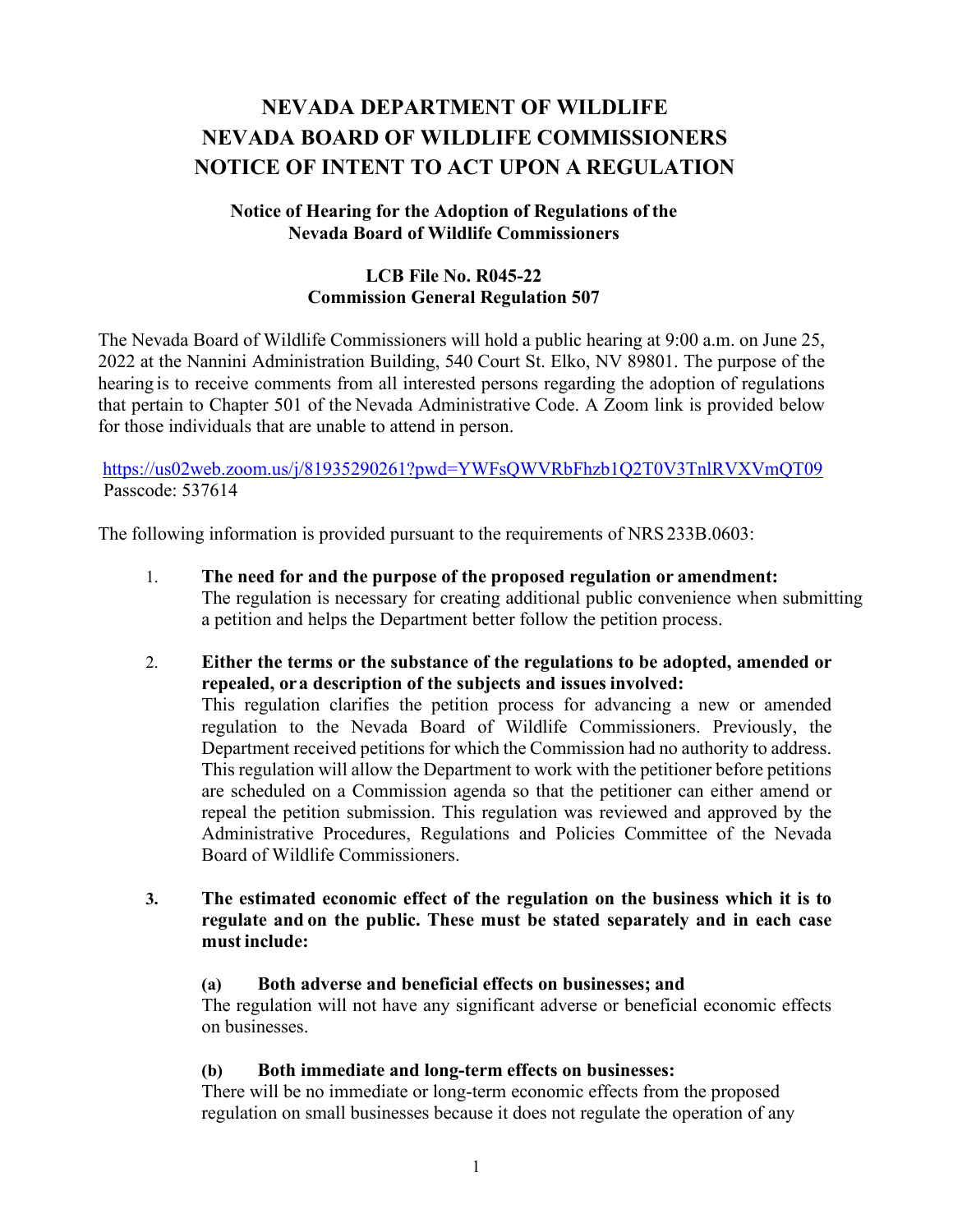small business.

# **(c) Both adverse and beneficial effects on the public; and**

This regulation does not have an anticipated beneficial or adverse economic effect on the public.

# **(d) Both immediate and long-term effects on the public:**

This regulation does not have an anticipated immediate or long-term economic effect on the public.

- **4. The estimated cost to the agency for enforcement of the proposed regulation:** There will be no increased costs to enforce the proposed regulation.
- **5. A description of and citation to any regulations of other state or local governmental agencies which the proposed regulation overlaps or duplicates and a statement explaining why the duplication or overlapping is necessary. If the proposed regulation overlaps or duplicates a federal regulation,the notice must include the name of the regulating federal agency:**

This regulation does not overlap or duplicate any other state, local, or federal laws or regulations.

**6. If the regulation is required pursuant to federal law, a citation and description of the federal law:**

This regulation is not required pursuant to federal law.

- **7. If the regulation includes provisions which are more stringent than a federal regulationthat regulates the same activity, a summary of such provisions:** This regulation does not include provisions that are more stringent than federal regulations.
- **8. Whether the proposed regulation establishes a new fee or increases an existing fee:**

This regulation does not establish a new fee or increase an existing fee.

Persons wishing to comment upon the proposed action of the Nevada Board of Wildlife Commissioners may appear at the scheduled public hearing or may address their comments, data, views, or arguments, in written form, to the Nevada Department of Wildlife, 6980 Sierra Center Parkway, Suite 120, Reno, Nevada 89511 attention Director's Office. Written submissions must be received by the Nevada Department of Wildlife 5 weekdays before the meeting. If no person who is directly affected by the proposed action appears to request time to make an oral presentation,the Nevada Board of Wildlife Commissioners may proceed immediately to act upon any written submissions.

A copy of this notice and the regulation to be adopted will be on fileat the State Library, 100 Stewart Street; Carson City, Nevada, for inspection by members of the public during business hours. Additional copies of the notice and the regulation to be adopted will be available at the Nevada Department of Wildlife Director's Office, 6980 Sierra Center Parkway, Suite 120; Reno, Nevada 89511, and in all counties in which an office of the agency is not maintained, at themain public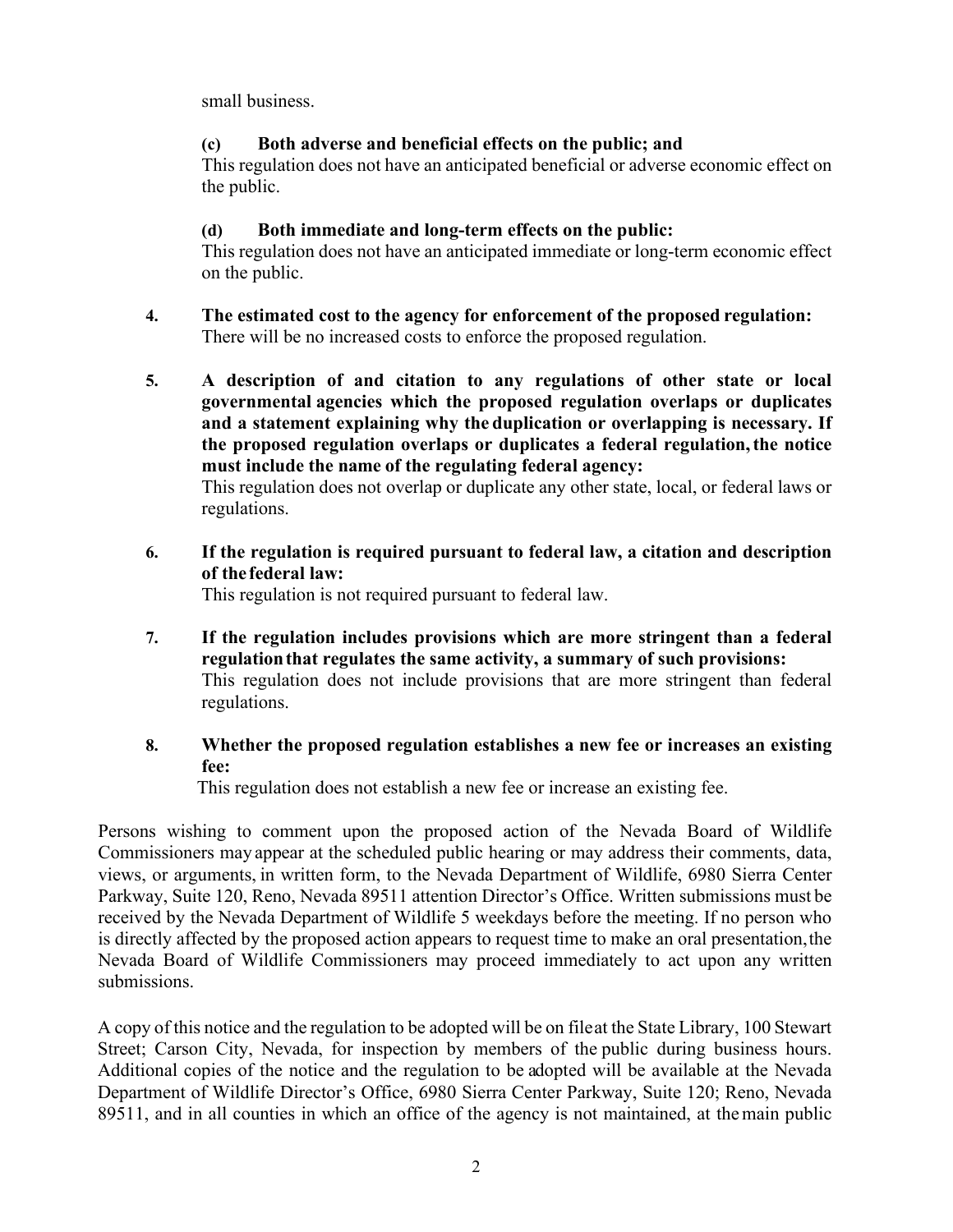library, for inspection and copying by members of the public during business hours. This notice and the text of the proposed regulation are also available in the State of Nevada Register of Administrative Regulations, which is prepared and published monthly by the Legislative Counsel Bureau pursuant to NRS 233B.0653, and on the Internet at [http://www.leg.state.nv.us.](http://www.leg.state.nv.us/) Copies of this notice and the proposed regulation will also be mailed to members of the public uponrequest. A reasonable fee may be charged for copies if it is deemed necessary.

Upon adoption of any regulation, the agency, if requested to do so by an interested person, either before adoption or within 30 days thereafter, will issue a concise statement of the principal reasons for and against its adoption and incorporate therein its reason for overruling the consideration urged against its adoption.

This notice of hearing has been posted at the following Nevada Department of Wildlife offices:

1100 Valley Road; Reno, Nevada 89512 (775) 688-1506 380 W. B Street; Fallon, Nevada 89406 (775) 423-3171 60 Youth Center Road; Elko, Nevada 89801 (775) 777-2300 3373 Pepper Lane; Las Vegas, Nevada 89120 (702) 486-5127

These regulations will also be available at the following websites: <https://www.leg.state.nv.us/App/Notice/A/> <https://notice.nv.gov/> <http://www.leg.state.nv.us/register/> <https://nvboardofwildlife.org/>

A copy of all materials relating to the proposed regulation may be obtained at the hearing or by contacting the Director's Office at the Nevada Department of Wildlife, 6980 Sierra Center Parkway, Suite 120; Reno, Nevada 89511 or (775) 688-1597. A reasonable fee may be charged for copies if it is deemed necessary.

May 20, 2022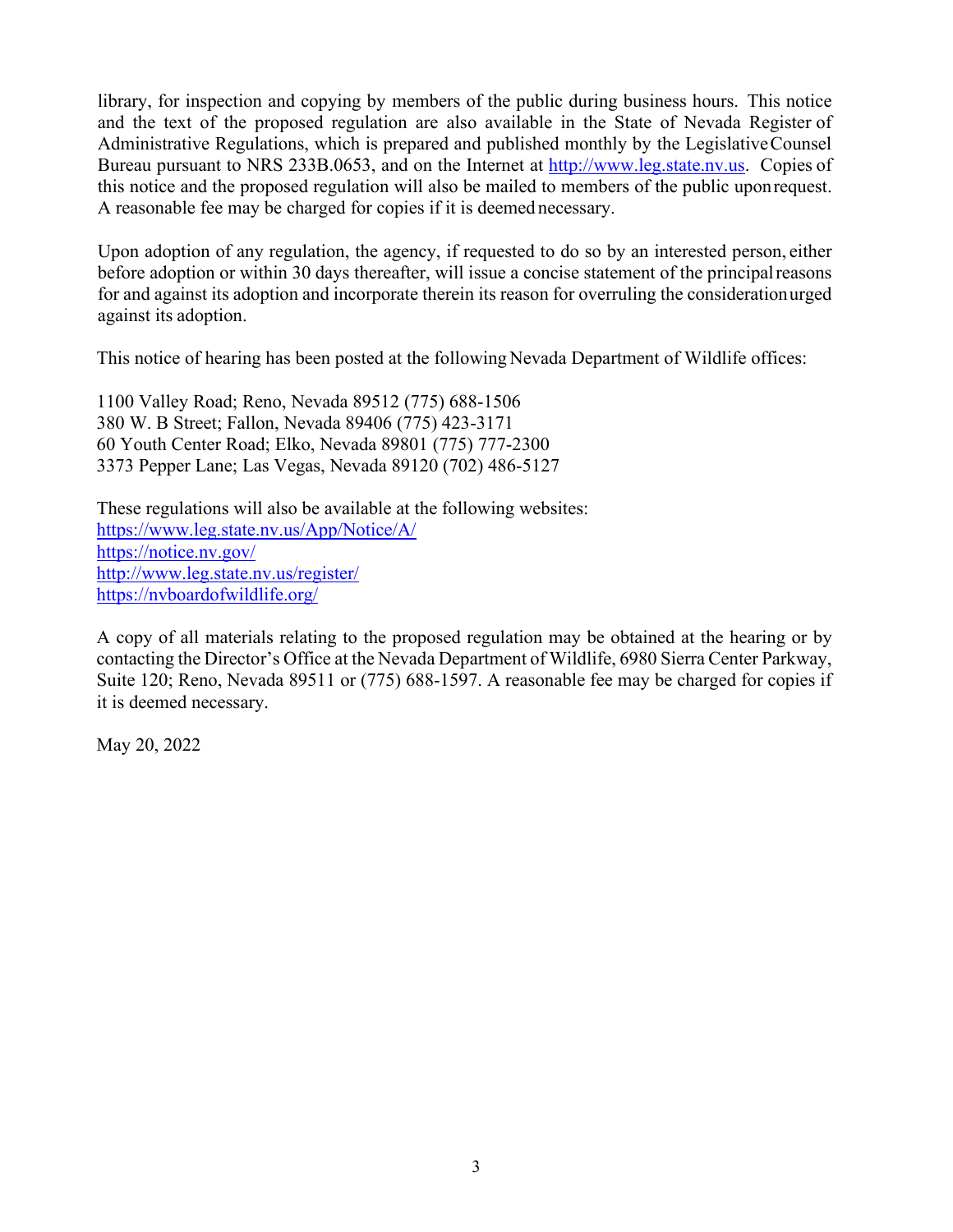# **Commission Language May 2022**

#### **PROPOSED REGULATION OF**

### **THE BOARD OF WILDLIFE COMMISSIONERS**

### **LCB File No. R045-22**

#### April 25, 2022

EXPLANATION – Matter in *italics* is new; matter in brackets **[**omitted material**]** is material to be omitted.

#### AUTHORITY: § 1, NRS 233B.100 and 501.181.

A REGULATION relating to wildlife; revising provisions relating to petitions submitted to the Board of Wildlife Commissioners to adopt, file, amend or repeal permanent regulations; revising the time period during which the Commission will notify the petitioner of whether the Commission will deny the petition or initiate regulationmaking procedures; and providing other matters properly relating thereto.

#### **Legislative Counsel's Digest:**

Existing law authorizes any interested person to petition a state agency requesting the adoption, filing, amendment or repeal of any regulation and requires each state agency to prescribe by regulation the form for such a petition and the procedure for its submission, consideration and disposition. (NRS 233B.100) Existing regulations prescribe the form and procedure to petition the Board of Wildlife Commissioners to adopt, file, amend or repeal a permanent regulation, other than a permanent regulation relating to the classification of wildlife or the designation of seasons for hunting, fishing and trapping. As soon as practicable after receiving a petition, but not later than 20 days after the date on which the petition was received by the Commission, the Department of Wildlife is required to: (1) review the petition to determine whether there is legal authority for the proposed adoption, filing, amendment or repeal of the permanent regulation; and (2) forward to the Commission the petition and the Department's recommendation whether to deny the petition or initiate regulation-making procedures. Existing regulations also require the Commission, within 30 days after a petition is submitted, to notify the petitioner in writing of its decision to deny the petition or initiate regulation-making procedures. (NAC 501.195)

This regulation: (1) further clarifies that when making a recommendation to the Commission whether to deny the petition or initiate regulation-making procedures, the Department will take into consideration the legal authority of the Commission; and (2) revises the time period the Commission will notify the petitioner in writing of its decision to deny the petition or initiate regulation-making procedures to provide that the deadline is either 30 days after the petition is submitted or as soon as the petition can be scheduled on an upcoming meeting agenda.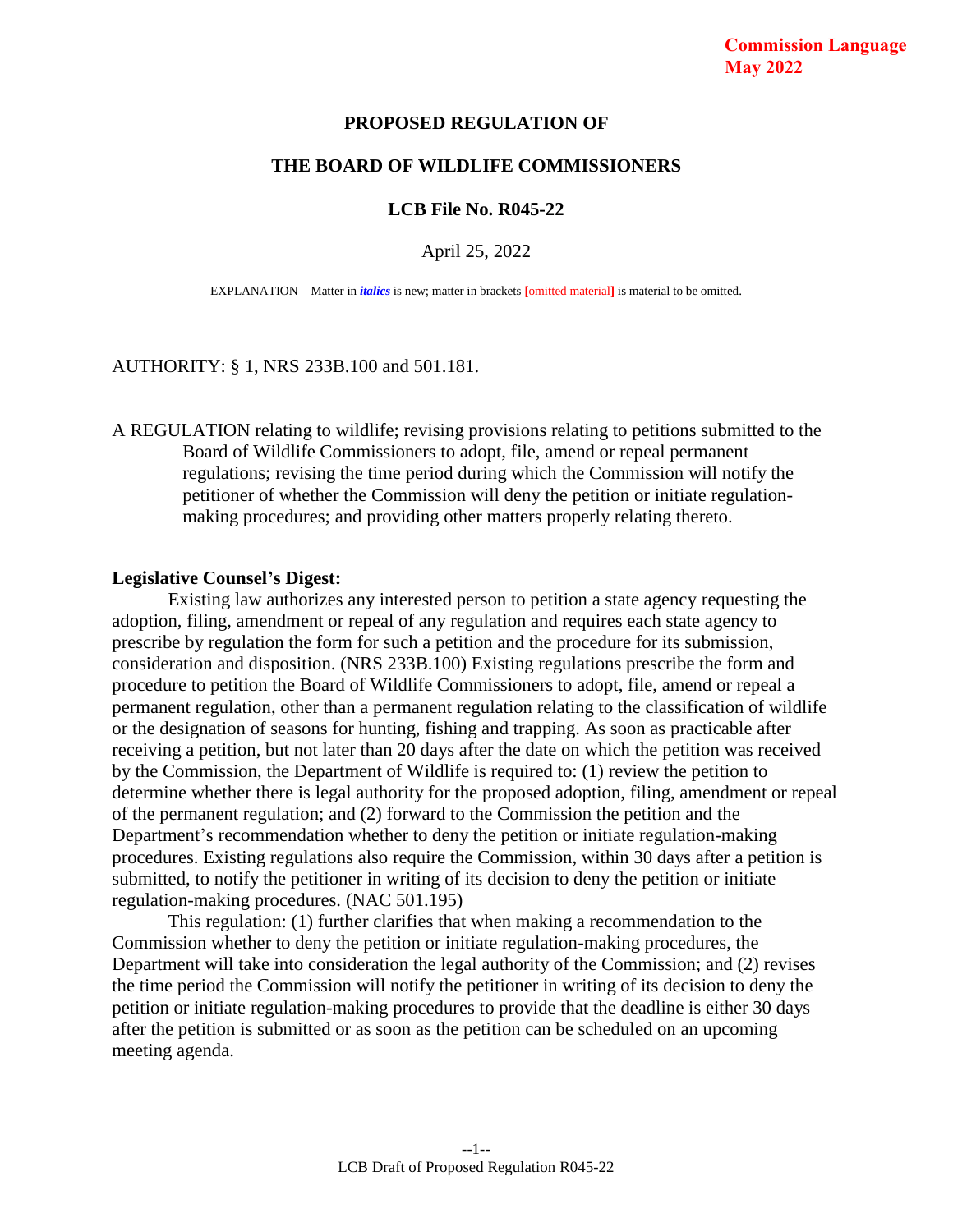**Section 1.** NAC 501.195 is hereby amended to read as follows:

501.195 1. A person who wishes to request that the Commission adopt, file, amend or repeal a permanent regulation, other than a permanent regulation relating to the classification of wildlife or the designation of seasons for hunting, fishing or trapping by the Commission pursuant to the provisions of title 45 of NRS, must submit a written petition to the Commission on a form provided by the Department. The petition may be submitted by mail, facsimile machine or electronic mail and must include:

(a) The name, telephone number, electronic mail address, if any, and mailing address of the petitioner.

(b) A statement of the reason and the legal authority for the adoption, filing, amendment or repeal of the permanent regulation.

(c) The language of the permanent regulation to be adopted, filed, amended or repealed or a description of the subjects and issues involved in the permanent regulation.

2. Upon receipt of a petition requesting the adoption, filing, amendment or repeal of a permanent regulation pursuant to subsection 1, the Commission will refer the petition to the Department to obtain from the Department a recommendation whether to deny the petition or initiate regulation-making procedures[.] *, taking into consideration the legal authority of the Commission.* 

3. As soon as practicable after receiving a petition, but not later than 20 days after the date on which the petition was received by the Commission, the Department shall:

(a) Review the petition to determine whether there is legal authority for the proposed adoption, filing, amendment or repeal of the permanent regulation; and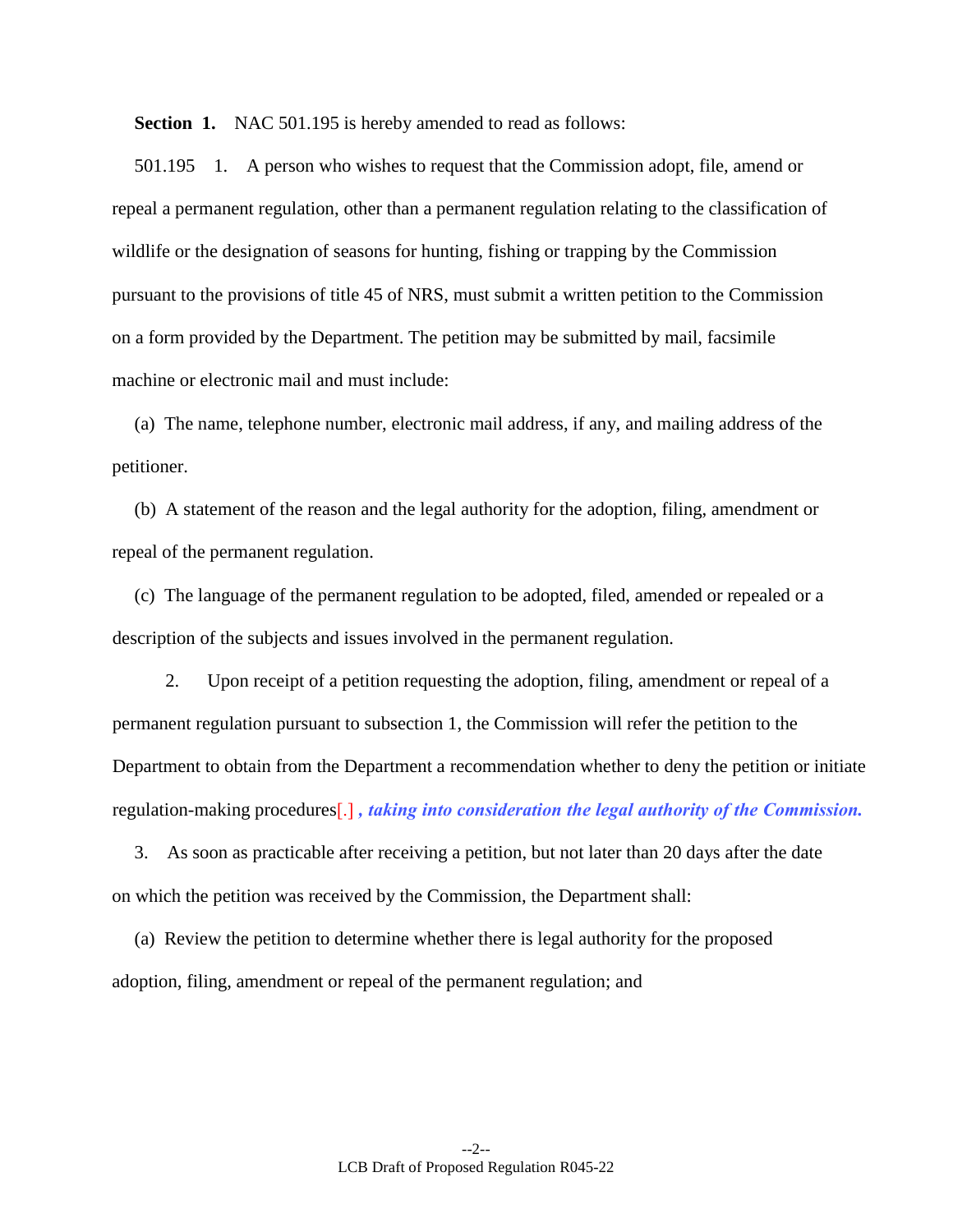(b) Forward to the Commission the petition and the recommendation of the Department whether to deny the petition or initiate regulation-making procedures **[**.**]** *, taking into* 

*consideration the legal authority of the Commission.*

4. Within 30 days after a petition is submitted, *or as soon as the petition can practicably be scheduled on an upcoming meeting agenda,* the Commission will:

(a) Notify the petitioner in writing of its decision to deny the petition, including the reasons for the denial; or

(b) Initiate the regulation-making procedures set forth in chapter 233B of NRS.

5. A decision of the Commission to deny a petition is a final decision for the purposes of judicial review.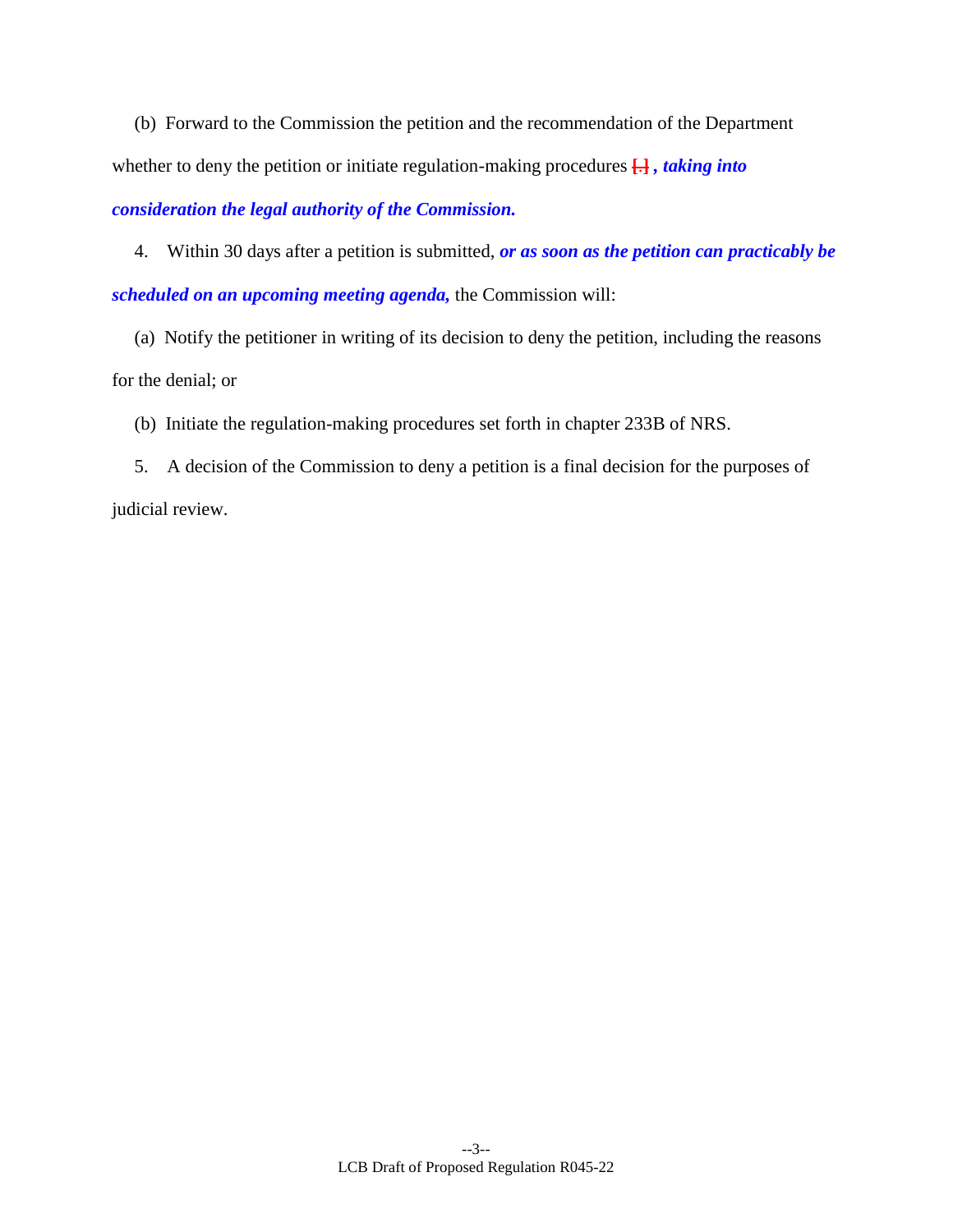# **STATE OF NEVADA NEVADA BOARD OF WILDLIFE COMMISSIONERS NEVADA DEPARTMENT OF WILDLIFE SMALL BUSINESS IMPACT STATEMENT PURSUANT TO NRS233B**

### Re: Commission General Regulation 507 LCB File No. R045-22 - Petition Process

The purpose of this form is to provide a framework pursuant to NRS 233B.0608 to determine whether a small business impact statement is required for submittal of a proposed regulation before the Nevada Board of Wildlife Commissioners. Note: Small business is defined as a "business" conducted for profit which employs fewer than 150 full-time or part-time employees" (NRS233B.0382).

I. Describe the manner in which comment was solicited from affected small businesses, a summary of their response and an explanation of the manner in which other interested persons may obtain a copy of the summary:

#### **ANSWER:**

This regulation does not regulate any small businesses. Therefore, the Department concluded that there would be no small business impact.

2. Describe the manner in which the analysis was conducted:

### **ANSWER:**

Analysis was not conducted because the Department concluded that there would be no impact to small businesses.

- 3. Describe the estimated economic effect of the proposed regulation on the small businesses which it is to regulate, including, without limitation:
	- a.) Both adverse and beneficial effects:

#### **ANSWER:**

There will be no economic effect on small businesses by the proposed regulation.

b.) Both direct and indirect effects:

### **ANSWER:**

The Department concluded that there would be no impact to small businesses.

4. Describe the methods that the agency considered to reduce the impact of the proposed regulation on small businesses and a statement regarding whether the agency actually used any of those methods:

### **ANSWER:**

The Department concluded that there would be no impact to small businesses.

5. Describe the estimated cost to the agency for enforcement of the proposed regulation: